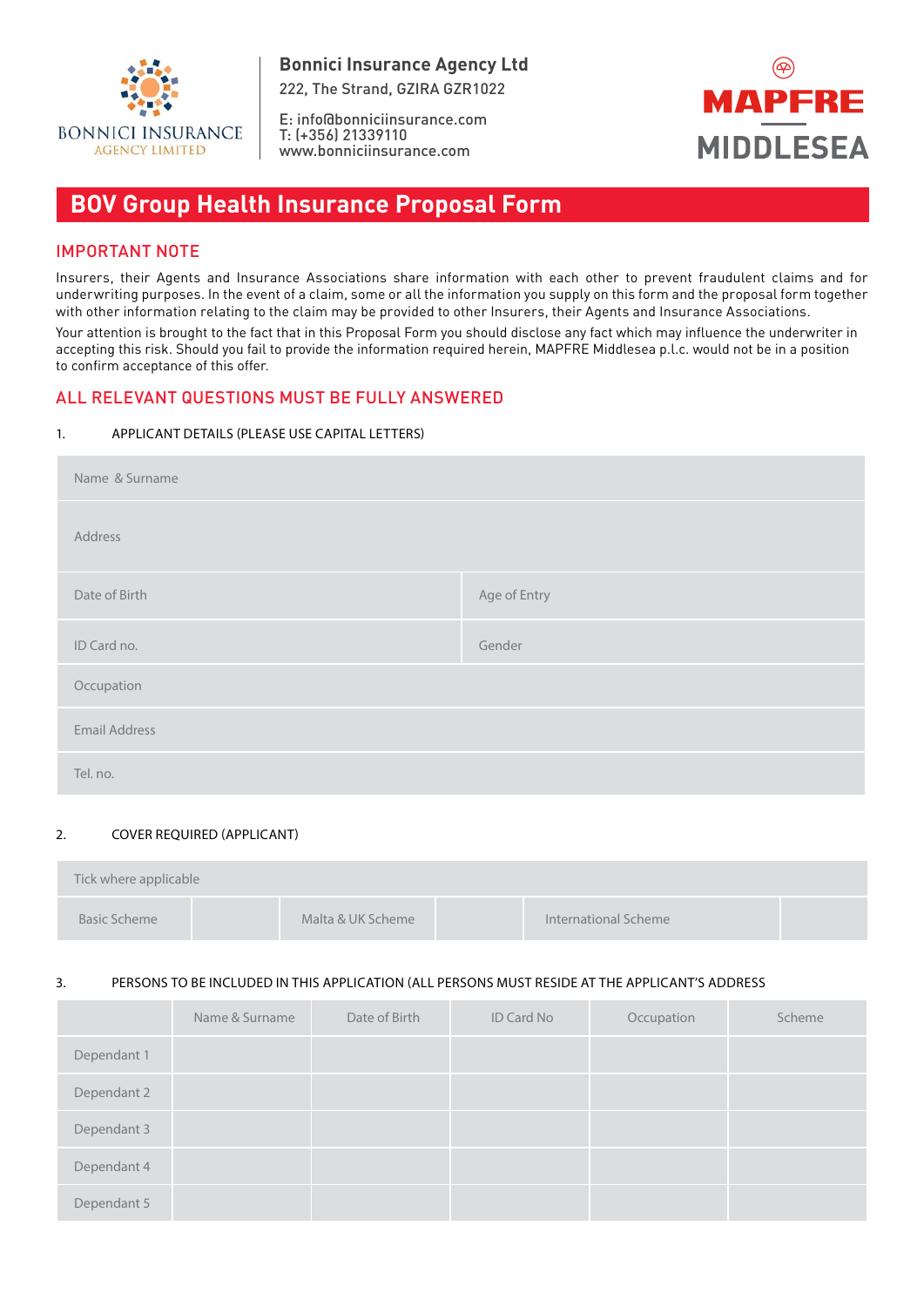#### 4. MEDICAL HISTORY AND OTHER INFORMATION

|    | Have you or any of your dependants included in this application form and applying for membership ever:                                                                                        | Yes | N <sub>o</sub> |
|----|-----------------------------------------------------------------------------------------------------------------------------------------------------------------------------------------------|-----|----------------|
| 1. | Consulted a general practitioner/family specialist and been provided with prescription drugs or<br>medication within the last two years?                                                      |     |                |
| 2. | Consulted a specialist in the last two years in connection with an actual or suspected medical condition?                                                                                     |     |                |
| 3. | Been admitted to a hospital, clinic or nursing home within the last four years?                                                                                                               |     |                |
| 4. | Do you suffer from a chronic medical condition, or from a known disability, or recurrent injury or illness<br>(such as but not limited to: hypertension, diabetes, asthma, recurrent injury)? |     |                |
| 5. | Been refused medical health insurance?                                                                                                                                                        |     |                |
| 6. | Suffered from impaired physical health?                                                                                                                                                       |     |                |
| 7. | Suffered from impaired mental health?                                                                                                                                                         |     |                |
| 8. | Are there any facts or circumstances not mentioned above which may influence our consideration of your<br>proposal?                                                                           |     |                |

#### If you have answered "yes" to any of the above questions please give full details in the space provided below

| Name | Question | Medical condition | Date of Diagnosis | Treatment<br>received | Is the medical<br>condition still<br>present? |
|------|----------|-------------------|-------------------|-----------------------|-----------------------------------------------|
|      |          |                   |                   |                       |                                               |
|      |          |                   |                   |                       |                                               |
|      |          |                   |                   |                       |                                               |

If there is insufficient space please use a separate sheet and indicate that you have done so by ticking this box

Name and address of your family's usual medical practitioner

#### IMPORTANT NOTE

**You should not sign this Proposal Form and its statements or declarations before you have read and understood them. If this document is being completed by someone else on your behalf please ensure that the details on it accurately reflect what you have said.**

#### APPLICABLE LAW

Unless both you and we agree otherwise this contract shall be subject to Maltese Law and to the exclusive jurisdiction of the Maltese courts.

#### **INSOLVENCY**

In the event that we become insolvent and unable to meet our obligations under this contract, limited compensation may be available to you under the Protection and Compensation Fund Regulations, 2003.

#### COMPLAINTS

We are committed to providing good quality services. We recognise that a client may not be satisfied with the service provided. To deal with this we have a complaints procedure. For the sake of clarification a complaint is broadly defined as being a written expression of dissatisfaction with services that we provide or actions we have taken that require a response. We distinguish complaints from queries. Queries are challenges to specific decisions in specific circumstances.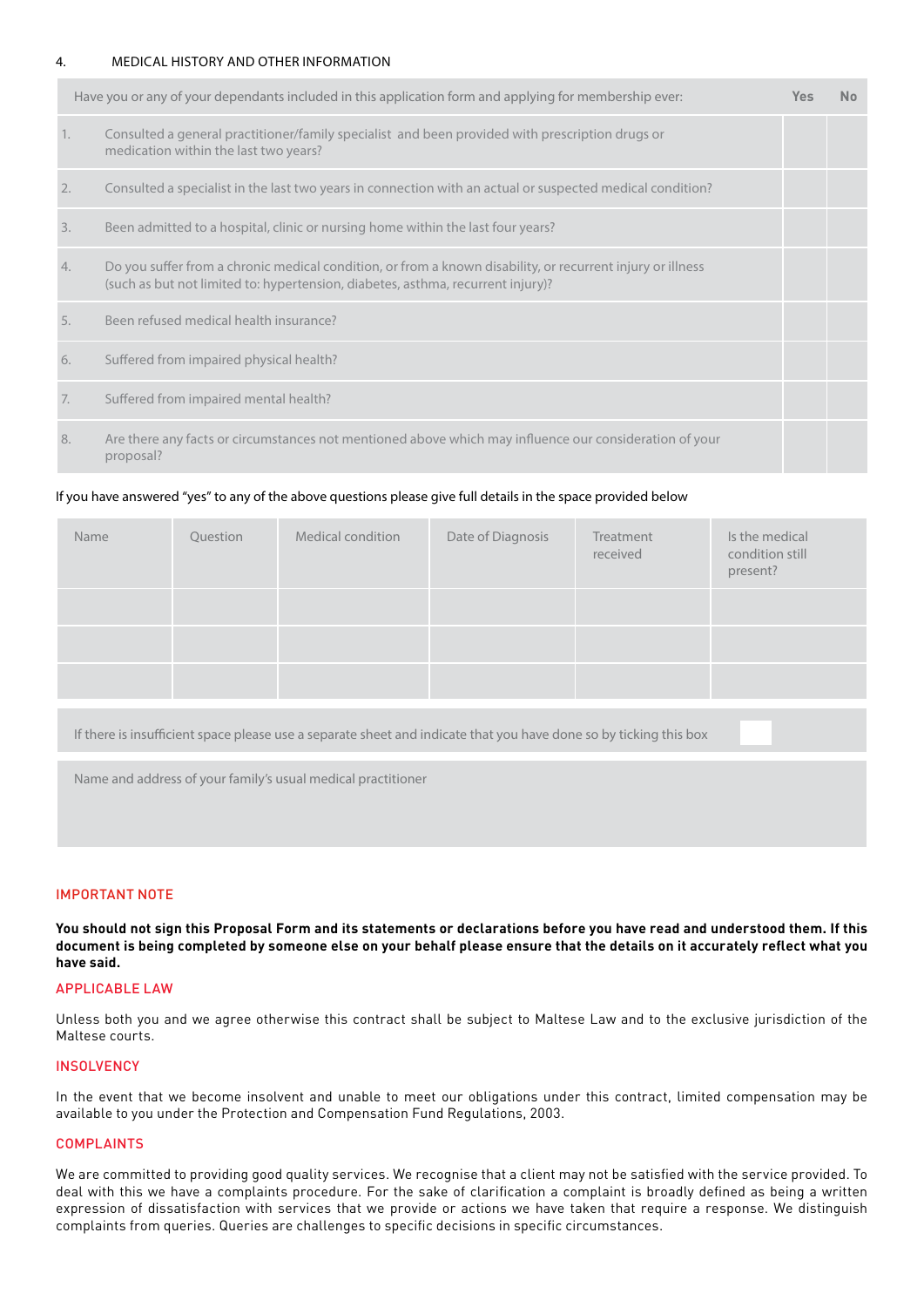#### The Company will deal with your complaint

The Company does not look at complaints as unwanted. In fact, they may help the Company to see where its services or procedures may be improved. It is in the parties' interest for the Insured to let the Company know when the Insured feels that the Company has made a mistake or done something which the Insured finds unsatisfactory. Even if the Insured does not think that the particular concern amounts to a complaint the Company would still like to know about it. The Insured will help the Company improve its service further.

#### HOW TO COMPLAIN

#### STEP 1 – CONTACTING THE COMPANY

The first step is to talk to a member of the Company's personnel or of the intermediary if the Policy was arranged through one. This can be done informally either directly or by telephone.

Usually the best person to talk to will be the person who dealt with the matter the Insured is concerned about as they will be in the best position to help the Insured promptly and to put things right. If they are not available or the Insured would prefer to approach someone else then address the matter to the manager or senior person responsible. The Company will seek to resolve the problem immediately. If the Company cannot do this then the Company will take a record of the concern and arrange the best way and time for getting back to the Insured. This will normally be within two working days.

#### STEP 2 – TAKING THE COMPLAINT FURTHER

If the Insured is still unhappy the next step is to put the complaint in writing, addressing it to the Complaints Officer, setting out the details, explaining what the Insured thinks went wrong and what the Insured feels would put things right. If the Insured is not happy about writing a letter, the Insured can always ask a member of the Company to take notes of the complaint which the Insured will be then asked to sign. The Insured will be provided with a copy for their own reference. This record will be passed promptly to the Complaints Officer to deal with.

Once the Complaints Officer receives a written complaint, s/he will arrange for it to be fully investigated. The complaint will be acknowledged in writing within five working days of receiving it and the letter will state when the Insured can expect a full response. This should normally be within fifteen working days unless the matter is very complicated such as where other organisations need to be contacted. Where this is the case the Company will still let the Insured know what action is being taken and will inform the Insured when the Company expects to provide a full response.

#### TAKING YOUR COMPLAINT ELSEWHERE

If you are still not satisfied with the Complaints Officer's response, you can always seek advice elsewhere. You may contact:

Office of the Arbiter for Financial Services First Floor St Calcedonius Square Floriana FRN1530 Malta Telephone: 8007 2366 or 21249245 E-mail: complaint.info@financialarbiter.org.mt Website: www.financialarbiter.org.mt

The Office of the Arbiter will expect that you have a final reply to your complaint from us before approaching them.

## DATA PROTECTION PERSONAL PROCESSING CLAUSE

The Proposer is hereby informed and expressly consents, by signing this document, to the processing of the data voluntarily provided in this document, as well as of any data which might be provided to MAPFRE Middlesea Plc or "The Company" directly or through an Insurance Intermediary, and those obtained by recording telephone conversations or as a result of browsing through Internet webpages or by other means, for the enforcement of the agreement or regarding a quotation, application, or the contracting of any service or product, even after the end of the pre-contractual or contractual relation, including, if applicable, any communication or international data transfer which might be made for the purposes specified in the Additional Data Protection Information which is available from any MAPFRE Middlesea Plc Office or through https://bonniciinsurance.com/privacy-policy/

The Proposer consents in turn to the recording of any telephone conversations with the Company regarding the insurance agreement.

MAPFRE Middlesea Plc may view the Proposer's data in files regarding the fulfilment and non-fulfilment of monetary obligations.

Should the data provided pertain to physical persons other than the Proposer, the latter guarantees that he/she has obtained and has their prior consent for the communication of their data and has informed them, prior to their inclusion in this document, of the purposes of the data processing, communications, and other terms established herein and in the Additional Data Protection Information.

The Proposer declares that he/she is older than eighteen (18) years of age. Likewise, should the data provided belong to minors, as the minor's parent(s) or quardian(s), he/she expressly authorises the processing of the said data, including; if applicable, data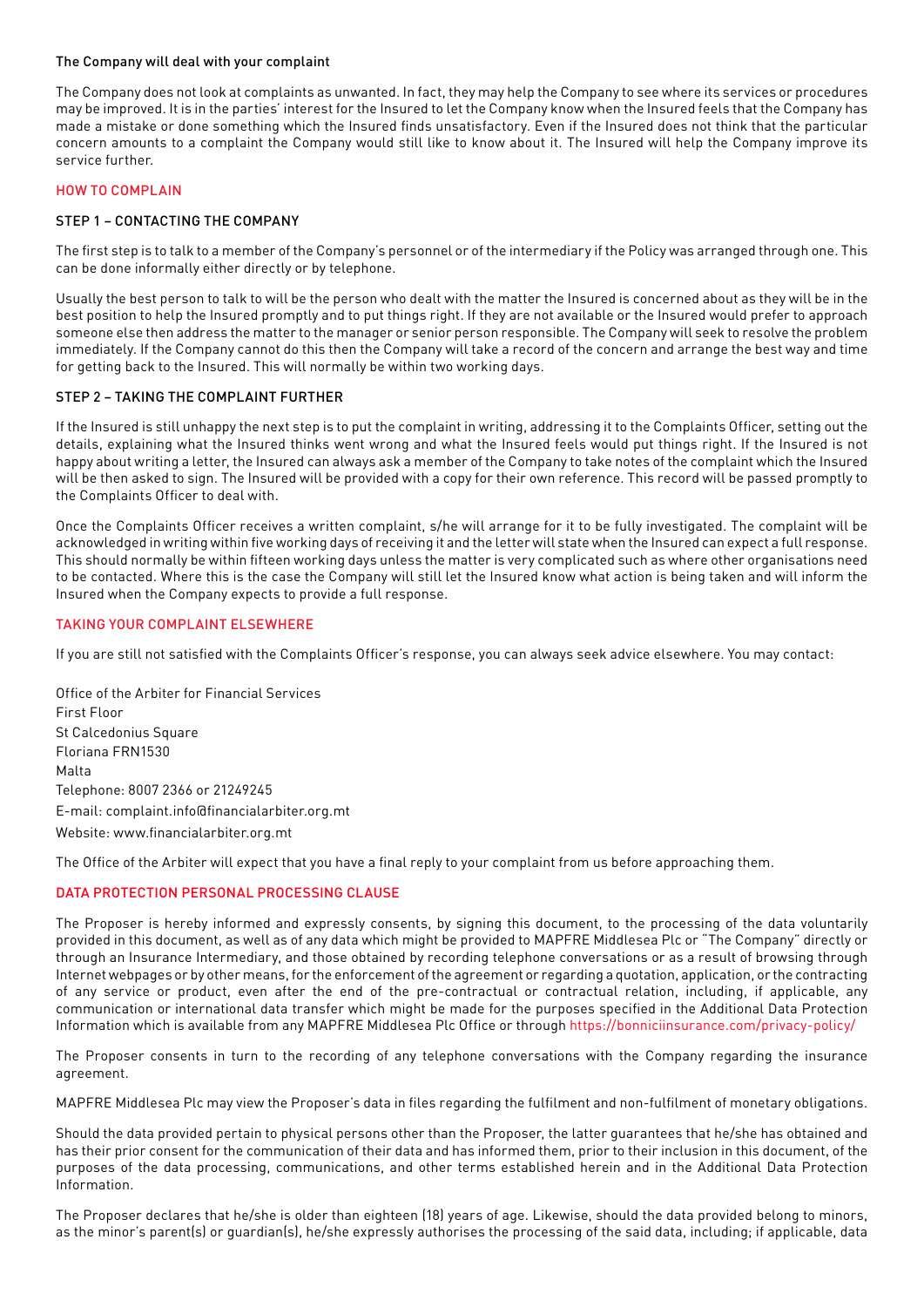pertaining to health, for the management of the purposes specified in the Additional Data Protection Information which is available from any MAPFRE Middlesea Plc Office or through https://bonniciinsurance.com/privacy-policy/

The Proposer guarantees the accuracy and truthfulness of the personal data, including sensitive personal data provided, undertaking to keep them duly updated and to notify MAPFRE Middlesea Plc of any changes in them.

#### Basic data protection information

| Controller:                    | MAPFRE Middlesea Plc                                                                                                                                           |
|--------------------------------|----------------------------------------------------------------------------------------------------------------------------------------------------------------|
| Purposes:                      | Management of the insurance agreement, creation of profiles for suitable enforcement of the                                                                    |
|                                | insurance agreement, integral and centralised management of the relation with the MAPFRE                                                                       |
|                                | Group, and delivery of information and advertising on MAPFRE Group products and services.                                                                      |
| Standing:                      | Execution of the project.                                                                                                                                      |
| Recipients:                    | Data may be communicated to third parties and/or data transfers may be made to third-party<br>countries in the terms stipulated in the Additional Information. |
| Rights:                        | You can exercise your rights of access, rectification, removal, limitation, objection, and                                                                     |
|                                | transferability, specified in the Additional Data Protection Information.                                                                                      |
| <b>Additional Information:</b> | You can view the Additional Data Protection Information which is available from any MAPFRE                                                                     |
|                                | Middlesea Plc Office or through https://bonniciinsurance.com/privacy-policy/                                                                                   |

 Check this box if you object to the processing and communication of your personal data by MAPFRE Middlesea Plc for the delivery of information and advertising of the Company products and services, of the various MAPFRE Group companies, and of Third party companies with which any MAPFRE Group company has entered partnership agreements. If you do so, we will be unable to inform you of any discounts, gifts, promotions, and other benefits associated with the MAPFRE Group customer loyalty plans.

In any case, your consent to the treatment of your data for these purposes is revocable, and you may withdraw your consent or exercise any of the rights mentioned at any time as specified in the Additional Data Protection Information which is available from any MAPFRE Middlesea Plc Office or through https://bonniciinsurance.com/privacy-policy/

## PROFESSIONAL SECRECY

I consent on my behalf and on behalf of any other person specified in this form (others), that the Company or any other member of the Group may exchange some or all of the information with my insurance intermediary, appointed experts, other insurance companies or the Malta Insurance Association for the purpose of administering my insurance proposal and policy, handling and settling of claims, detecting, preventing and suppressing fraud and the keeping of statistics. I also authorise (on my own behalf and on behalf of others) insurance companies and intermediaries to disclose information about or relevant to my insurance history for these purposes.

I understand (and have explained to Others) that when I tell the Company about an incident which may or may not give rise to a claim, the Company may pass information relating to it to the Malta Insurance Association and / or other insurance companies and intermediaries. In doing so we will ensure that this communication is carried out confidentially and within the terms of the Professional Secrecy Act, 1994

**Material Facts are those facts which are likely to influence us in the acceptance or assessment of this proposal and it is essential that you disclose all of them. If you are in doubt about whether a fact is material then for your own protection you should disclose it since failure to do so could invalidate your policy.**

## **DECLARATION**

I have read or have had read to me the contents of this completed proposal form and agree that the above statements are to the best of my knowledge and belief correct and complete and will form the basis of the contract between me and MAPFRE Middlesea p.l.c. (us). I confirm that I have disclosed all Material Facts and accept our standard form of policy for this type of insurance. I am satisfied with the way the proposal has been completed. I confirm that if this form has been completed by one of our employees and/or authorised intermediary on my behalf such person shall, for that purpose be regarded as my agent and our agent. I agree to read the policy and be bound by the terms, conditions, limitations and exclusions of the said policy.

## **Before signing this document, please read the basic data protection information given in the PERSONAL DATA PROCESSING clause. By signing this document, you consent to the processing of your personal data, including sensitive personal data in the terms and conditions stipulated in said clause.**